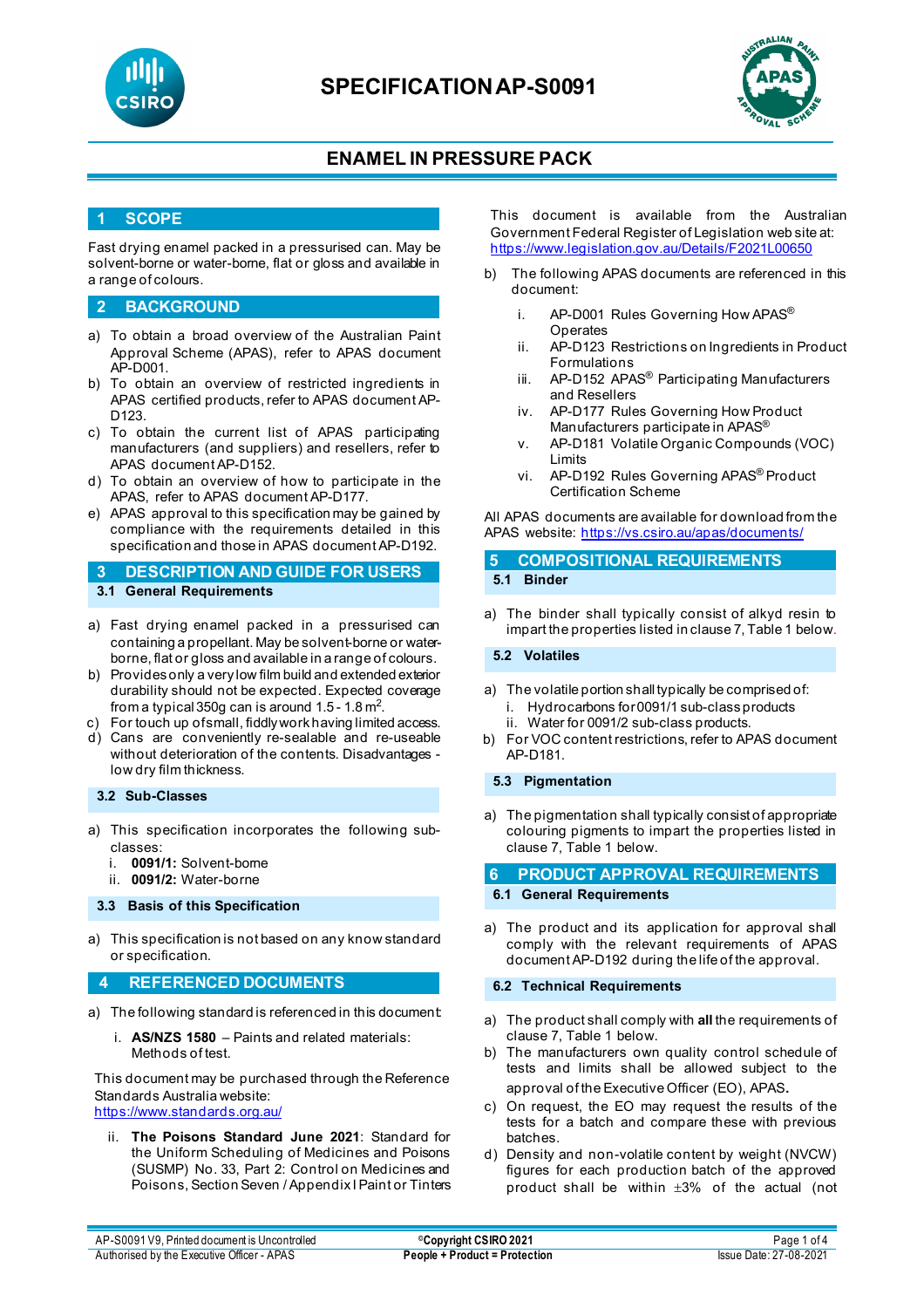



# **ENAMEL IN PRESSURE PACK**

theoretical) figures quoted in the original product approval submission (APAS document AP-D139).

e) Subject to compliance with all the requirements of this specification, the level of Approval appropriate to the application shall be given to the system.

### **6.3 Health and Safety Requirements**

- a) Shall not be a Schedule 1, Schedule 2 or Schedule 3 paint (SUSMP).
- b) The manufacturer's Safety Data Sheet (SDS) must be studied closely prior to using the product and complied with during use of the product.
- c) Since the 0091/1 sub-class paint contains a hydrocarbon solvent, the paint is flammable and should be stored away from all sources of heat or ignition. Good ventilation provided during use to minimise the risk of fire or explosion and the long-term toxic effects of absorption of the vapour into the lungs.
- d) Care should be taken when applying all products to avoid contact with the skin using protective clothing and barrier cream. A full-face air fed respirator should be used when spraying. The spray pack should not be punctured.
- e) Products intended for sale in Australia shall comply with all the requirements of the SUSMP. Products intended for sale in other countries shall comply with all local WHS and environmental requirements.
- f) The product shall comply with all requirements of clause 6.3 and 6.4 of APAS document AP-D192.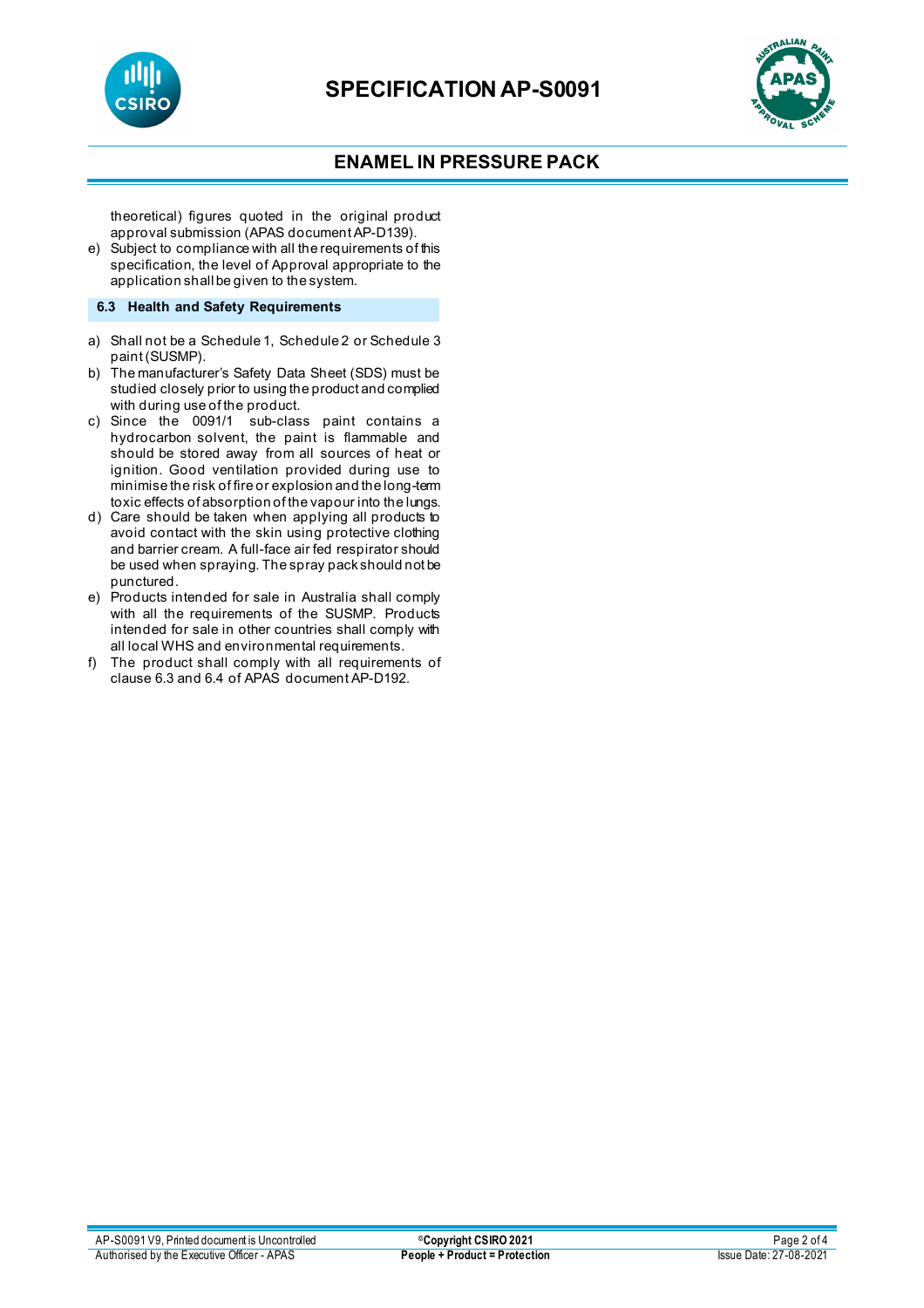

# **SPECIFICATION AP-S0091**



# **ENAMEL IN PRESSURE PACK**

# **7 TABLE 1: PERFORMANCE PROPERTIES**

| <b>TEST</b>                   | <b>AS/NZS</b><br>1580<br><b>METHOD</b> | <b>REQUIREMENTS</b>                                                                                                                                             |
|-------------------------------|----------------------------------------|-----------------------------------------------------------------------------------------------------------------------------------------------------------------|
| Application Properties        |                                        | After agitating for a minimum of 1 minute, the spray pack shall show<br>satisfactory application properties and the dry film shall be free of<br>defects.       |
| Surface Dry Condition         | 401.1                                  | Maximum 15 minutes.                                                                                                                                             |
| <b>Recoat Time</b>            |                                        | Maximum 2 hours.                                                                                                                                                |
| Colour - Visual Comparison    | 601.1                                  | Approximate match.                                                                                                                                              |
| Specular Gloss                | 602.2                                  | Full gloss: $\geq$ 85 units at 60°.<br>Flat: $\leq$ 5 units at 85°.                                                                                             |
| Reincorporation after Storage | 211.2                                  | To comply with the preceding requirements after 6 months storage<br>at ambient temperature.                                                                     |
| <b>VOC Content</b>            | <b>APAS</b><br>AP-D181                 | Refer to APAS document AP-D181 for method and limits.<br>If the APAS specification is not listed on AP-D181, a declaration of<br>VOC content is still required. |